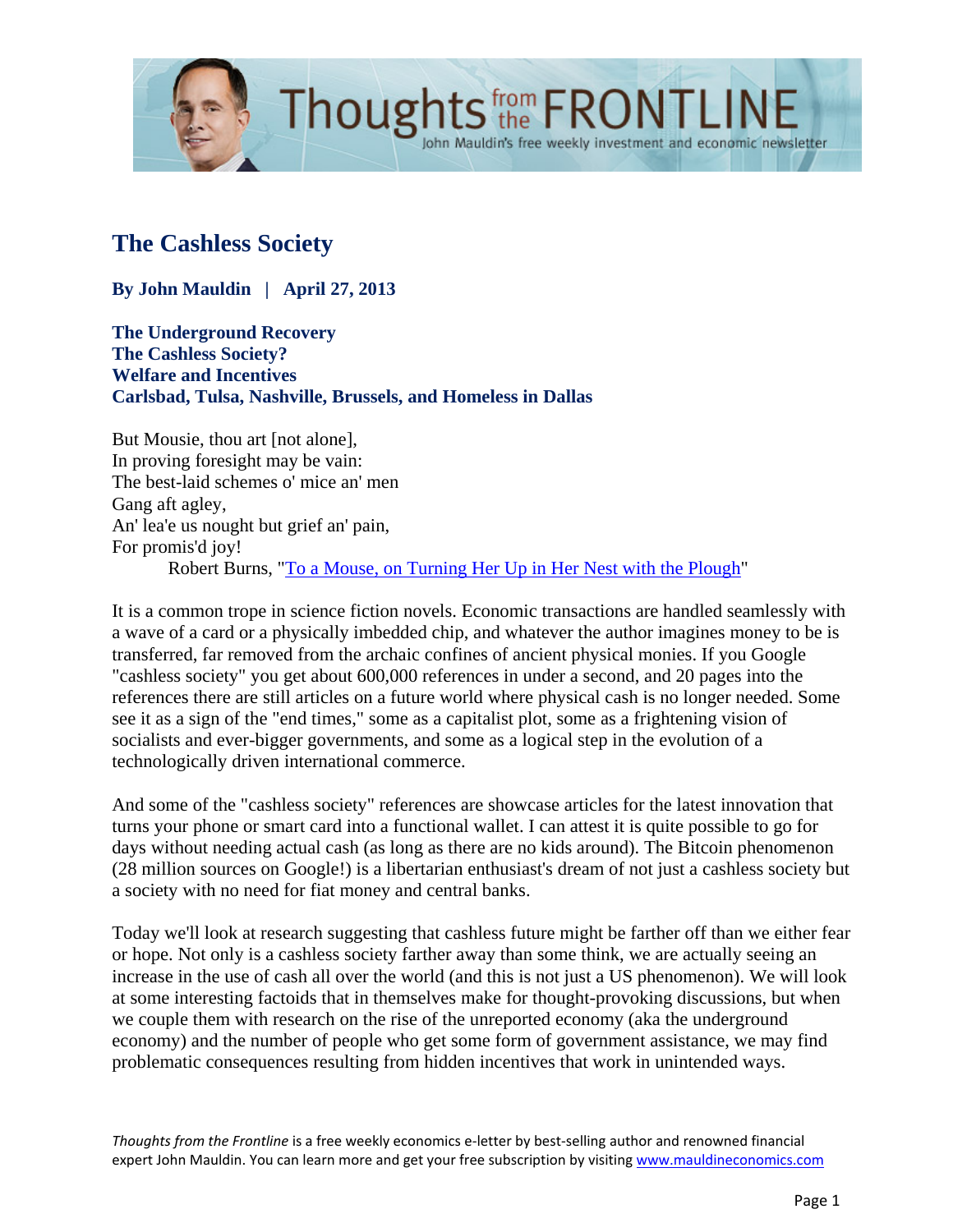#### **The Underground Recovery**

In a recent *New Yorker article entitled, "*[The Underground Economy,](http://www.newyorker.com/talk/financial/2013/04/29/130429ta_talk_surowiecki)" writer [James Surowiecki](http://www.newyorker.com/talk/financial/2013/04/29/130429ta_talk_surowiecki) explores the import of a study by University of Wisconsin economist and professor emeritus Edgar Feige, who for many years has done research on the amount of actual cash in the US. Feige has recently updated his work.

What prompted me to follow up and then finally to discuss his work personally with a remarkably accessible [Feige](http://wisc.academia.edu/EdgarFeige) was his rather well-documented refutation of a common assertion I have long believed: that at least 2/3 of physical, printed US cash circulates outside the borders of the country. Indeed, you can find research on this topic at the San Francisco Fed and in serious economic journals, so this was not just some anecdotal belief I held from observing the impressively large number of dollars in use wherever I travel in the world. But no, this factoid was something "everyone" simply "knew." Well, everyone but a few people like Feige and evidently some people at the New York Fed.

And we are not talking about a small difference between perception and reality here. Feige asserts convincingly that only 23% of physical US dollars are outside our borders. The difference is \$400- 500 billion, not a small sum. He vigorously (and I think conclusively) dissects the assumptions in the research that has generated and promoted the larger number. (You can read his 28-page paper [here.](http://mpra.ub.uni-muenchen.de/42169/1/MPRA_paper_42169.pdf) Let's look at some of the more interesting parts of his research. (Emphasis mine, of course. This is an academic paper, after all, and polite academics do not use boldface for emphasis.)

The rapid growth of substitutes for cash, particularly debit and credit cards, has led economists to predict the advent of the "cashless society". Yet cash holdings in most developed economies continue to grow and in the U.S., per capita currency holdings now amount to \$3000. This paper revisits the long-standing controversy concerning the whereabouts of U.S. cash. **Specifically, we employ a previously confidential data source**  on net shipments of U.S. currency abroad to re-estimate the fraction of U.S. currency held overseas. Contrary to the widely cited figure that 65 percent of U.S. currency is abroad, we now find that direct evidence supports the notion that overseas holdings amount to less than 25 percent. With domestic cash holdings amounting to roughly \$2250 per capita, we are far from a "cashless society".

He goes on to note,

Currently, the official figure for the percent of U.S. currency held abroad as published by the Federal Reserve in their Flow of Funds Accounts and by the Bureau of Economic Analysis in the U.S. Balance of Payments Accounts is 39 percent….

To put these figures in perspective, they imply that the average American's bulging wallet holds roughly 91 pieces of U.S. paper currency, consisting of: 31 one dollar bills; 7 fives; 5 tens; 21 twenties; 4 fifties and 23 one hundred dollar bills. Few of us will recognize ourselves as "average" citizens. Clearly, these amounts of currency are not normally necessary for those of us simply wishing to make payments when neither credit/debit cards nor checks are accepted or convenient to use. Yet as shown in Figure 2, these surprisingly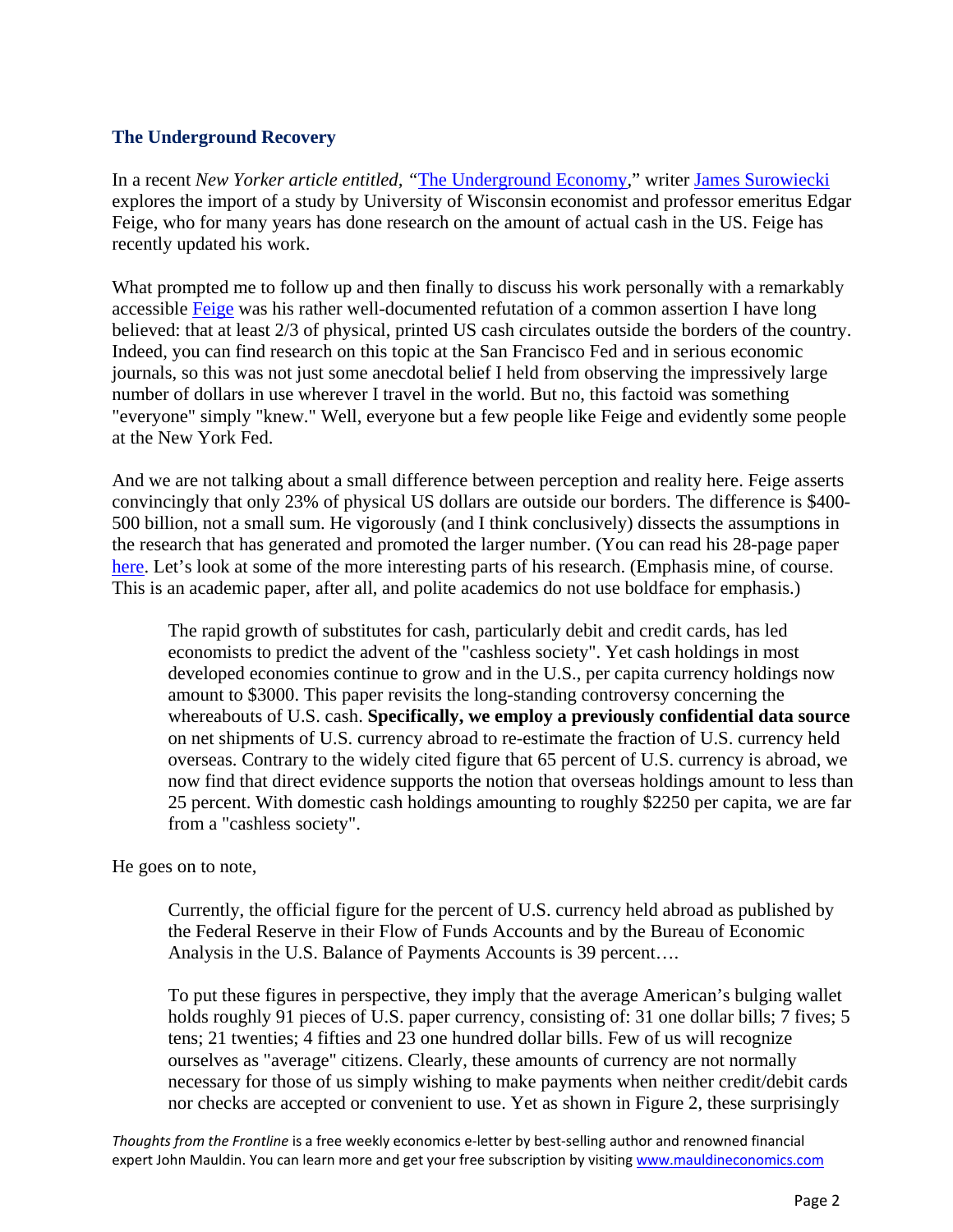high U.S. per capita currency values were exceeded by per capita currency values for Europe (\$3274); Hong Kong (\$3963), Switzerland (\$6335) and Japan (\$7562).



Source: Bank for International Settlements. 2010 Data.

(Very odd factoids for those of us currently obsessed with all things Japanese. Not only do the Japanese have the largest per capita currency in circulation, but surveys tell us that the Japanese people only admit to holding about 10% of that cash. This is indeed, as Feige first noted in research in 1989(!), a "currency enigma." Sidebar question with no immediate answer: Cash is by definition deflationary, and Japan has problems with deflation … and now Kuroda-san is going to crank up the electronic printing presses? I will pose that one to Kyle Bass and Louis Gave, among others, next week. If the answer is interesting, I will report back.)

As Feige noted, on average we are each holding 23 \$100 bills. Wondering where your Ben Franklins are? Here, just for fun, is the new \$100 bill, coming on October 8:

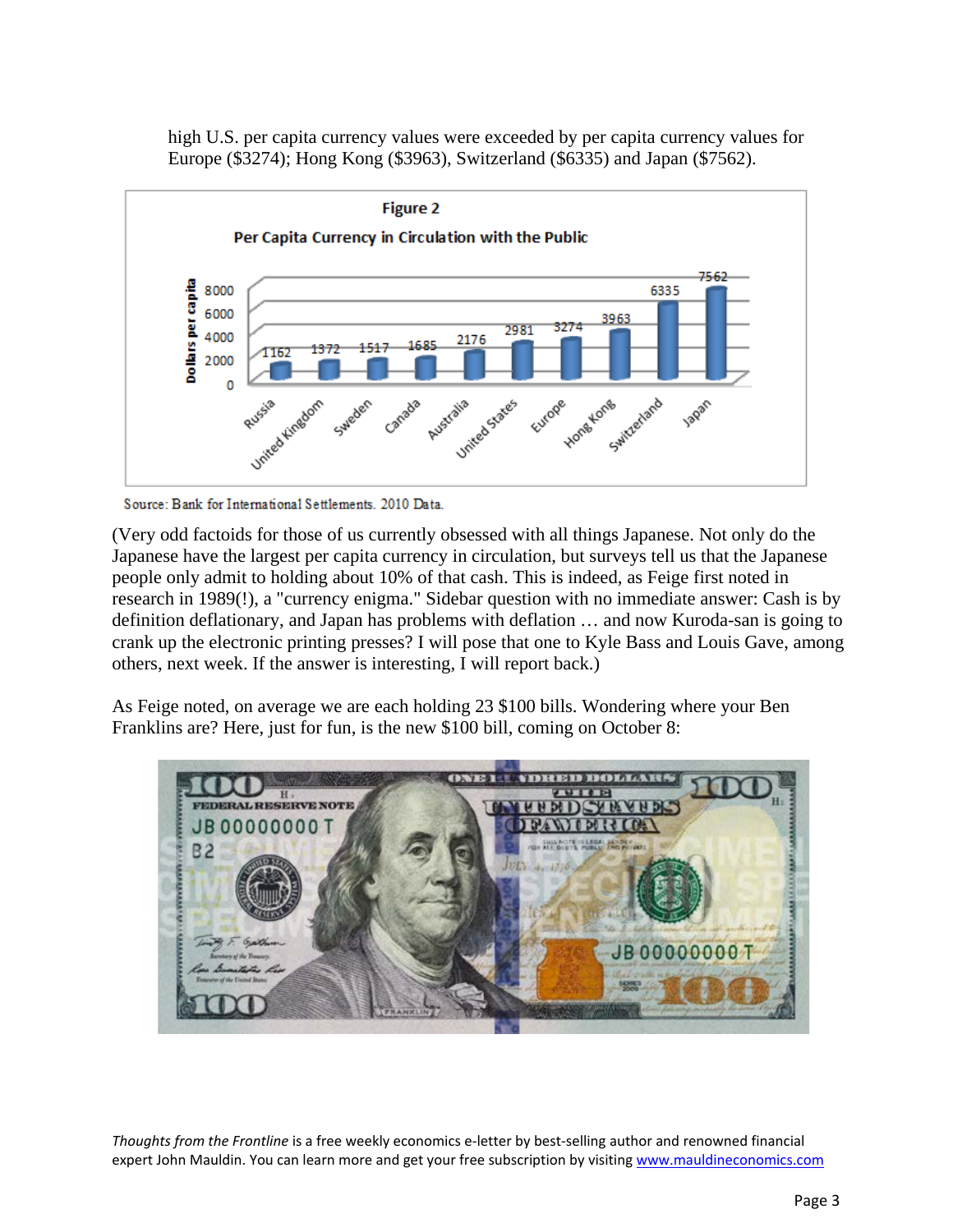Interestingly, much of the cash outside the US is in \$100 bills, so that may explain where some of the missing C-notes are. Here's Feige:

Even a cursory examination of the growth and magnitude of the U.S. currency supply in circulation with the public reveals that predictions of the advent of the "cashless society" are unfounded. Despite financial innovations giving rise to convenient substitutes for cash, per capita cash holdings continue to increase and by the end of 2011, amounted to \$3000 for every man woman and child residing in the U.S. While this figure does not comport with our common sense notion of how many dollars the average person holds in her wallet, we show that Europeans and Japanese citizens hold even larger amounts of cash. Two explanations are offered for these large cash holdings. The first posits that a large fraction of U.S. currency is held abroad, the second that large amounts of cash are employed to undertake transactions that individuals and firms prefer to hide from the government either to avoid taxes, regulations or punishment for illegal activities.

### **The Cashless Society?**

Professor Feige soundly refutes the first theory. The second one is what is interesting here: there is a rather large cash economy in the US.

The above-referenced article by Surowiecki in *The New Yorker* was actually about another piece of research by Feige on the "underground economy." (Feige is at least in his mid-70s and is clearly still quite active for one with "emeritus" in his title. He has one very impressive, yea, intimidating resumé, with 80 publications to his credit. His first book was published 50 years ago, and he has been called "the father of underground economy analysis.")

In my conversation with him, Feige made it clear that he thinks it should be called the "unreported" rather than the "underground" economy. By whatever name, that economy apparently totals about \$2 trillion a year in the US. And the "lost" tax revenue is in the neighborhood of \$400 billion a year. That amount is downright puzzling if the cash in US circulation is only \$250 billion (as would be indicated if 65% of US dollars really were outside the country). That would be pretty high velocity (the number of times money moves from one hand to another). But if cash is actually \$750 billion, then that velocity becomes not so remarkable at all.

Surowiecki writes:

The percentage of Americans who don't use banks is surprisingly high, and on the rise. Off-the-books activity also helps explain a mystery about the current economy: even though the percentage of Americans officially working has dropped dramatically, and even though household income is still well below what it was in 2007, personal consumption is higher than it was before the recession, and retail sales have been growing briskly (despite a dip in March). Bernard Baumohl, an economist at the Economic Outlook Group, estimates that, based on historical patterns, current retail sales are actually what you'd expect if the unemployment rate were around five or six per cent, rather than the 7.6 per cent we're stuck with. The difference, he argues, probably reflects workers migrating into the shadow economy. "It's typical that during recessions people work on the side while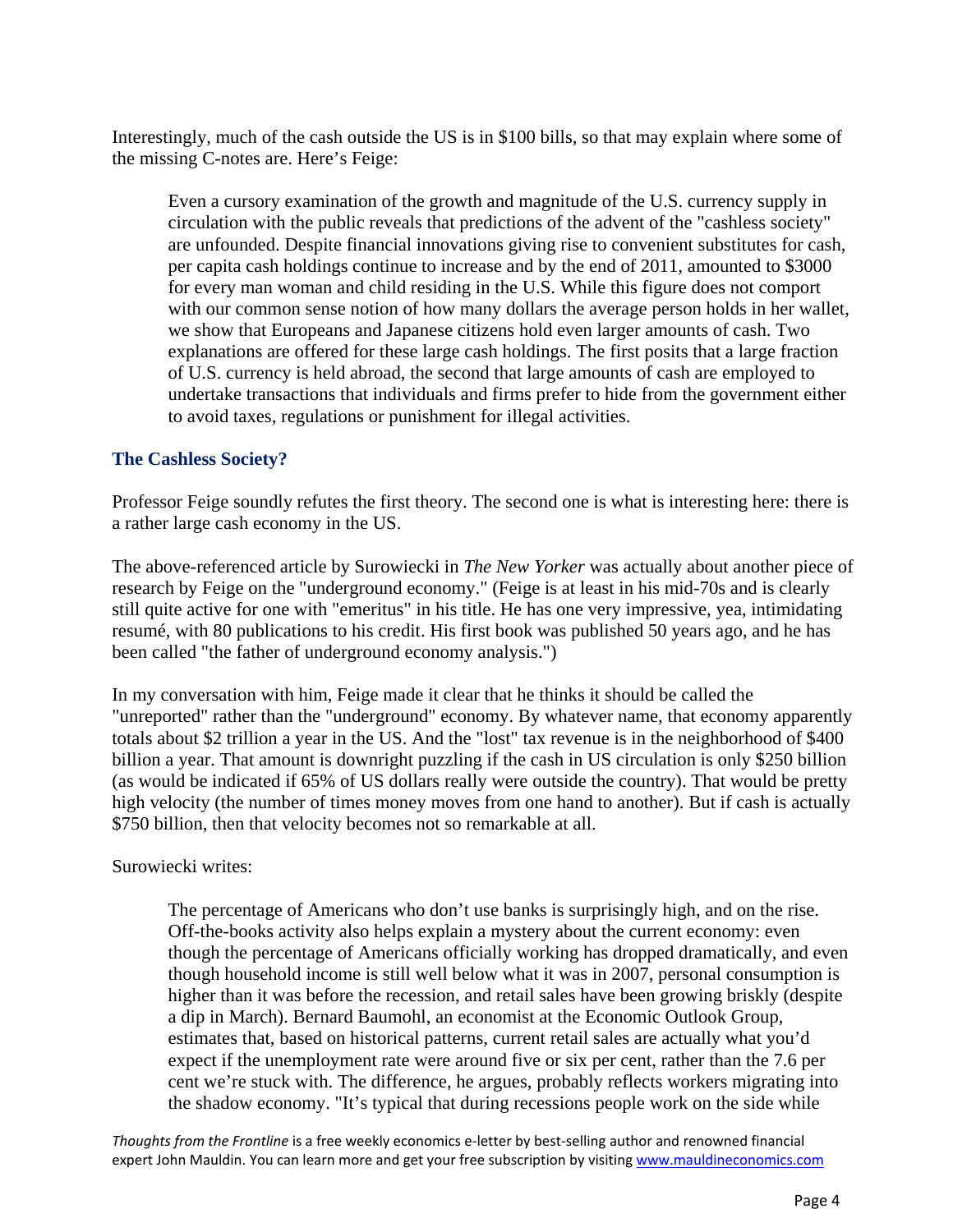collecting unemployment," Baumohl told me. "But the severity of the recession and the profound weakness of this recovery may mean that a lot more people have entered the underground economy, and have had to stay there longer."…

The U.S. is certainly a long way from, say, Greece, where tax evasion is a national sport and the shadow economy accounts for twenty-seven per cent of G.D.P. But the forces pushing people to work off the books are powerful. Feige points to the growing distrust of government as one important factor. The desire to avoid licensing regulations, which force people to jump through elaborate hoops just to get a job, is another. Most important, perhaps, are changes in the way we work. As Baumohl put it, "For businesses, the calculus of hiring has fundamentally changed." Companies have got used to bringing people on as needed and then dropping them when the job is over, and they save on benefits and payroll taxes by treating even full-time employees as independent contractors. Casual employment often becomes under-the-table work; the arrangement has become a way of life in the construction industry. In a recent California survey of three hundred thousand contractors, two-thirds said they had no direct employees, meaning that they did not need to pay workers'-compensation insurance or payroll taxes. In other words, for lots of people offthe-books work is the only job available.

J.D. Tuccille, [over at Reason.com,](http://reason.com/blog/2013/04/22/the-new-yorker-discovers-that-americans) responds to the *New Yorker* article with an interesting analysis pointing to tax rates as the issue, among other things:

Surowiecki bemoans the "damaging effects of this trend," but he should pay more attention to the damaging taxes and regulations that *caused* this trend by pushing people to work off the books. People aren't depriving themselves of legal recourse and traditional benefits because it's suddenly hip to do so – they're hiding in the shadows because red tape and taxes are strangling the legal economy.

These are concerns. People respond to personal incentives. If the incentive to make their life better in the short term is to work off the books – and that is the basic choice – then that is what they will do. But that is not where I want to go with this discussion today. Let's focus on another incentive to move out of the reported economy.

### **Welfare and Incentives**

I think almost everyone participates in the unreported economy in one way or another. Do you tip a waiter or waitress? Pay cash for taxis or tip the bellman at the hotel? The baggage guys at the airport? The guys who do your lawn? Even if you write checks for a service, does that mean that income is reported?

I and most other businesspeople try to pay for everything that is a business deduction with a credit card. That can be tricky during IRS audits, but it is just easier than keeping receipts and documenting expenses when you get homeand then trying to add up your cash payments. And you can use a credit card or cash card without problems almost everywhere.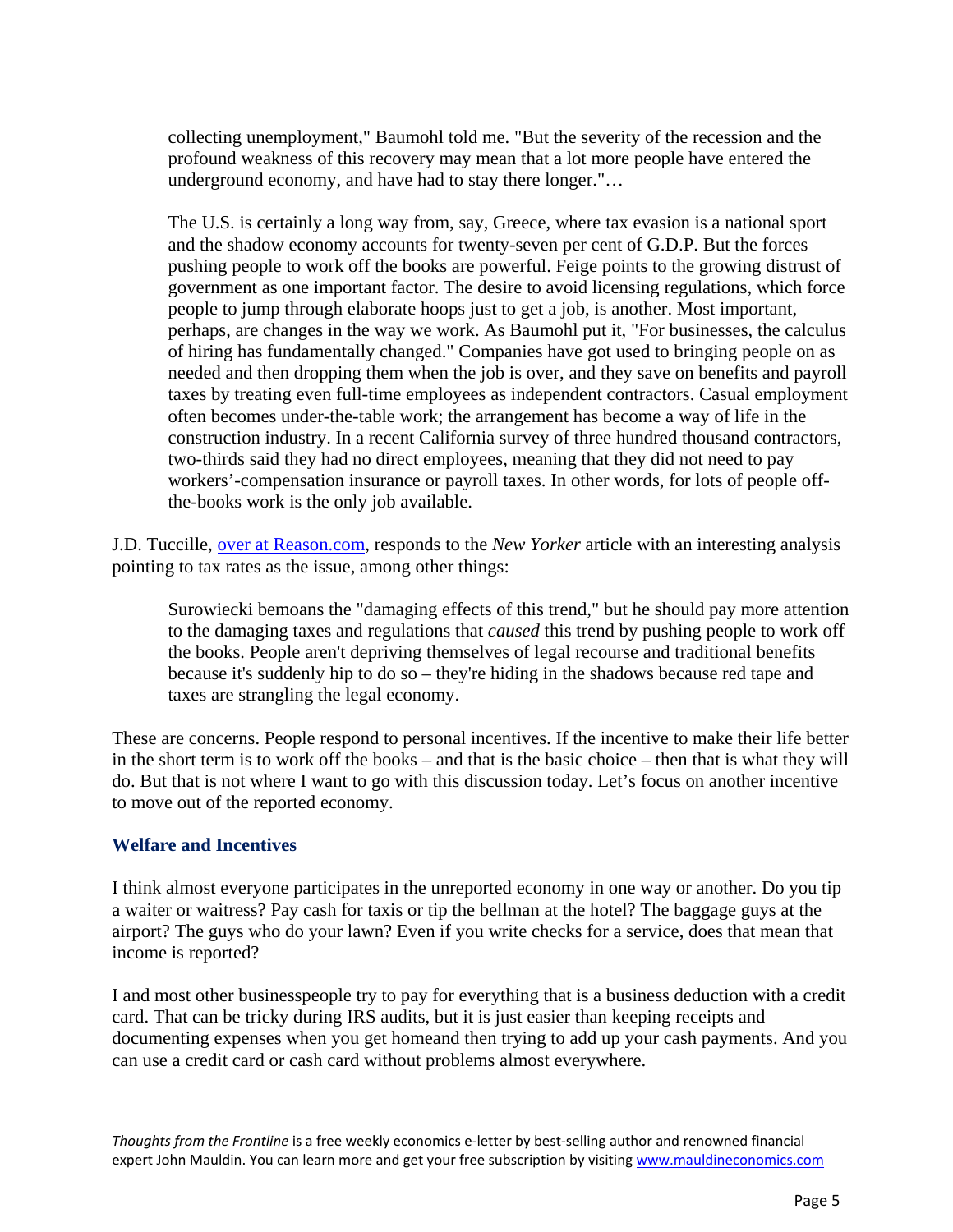(When I travel outside the US, I am sometimes frowned at if I try to use a credit card. Singapore? No problem. Across much of Europe a credit card is not an issue, but cash is clearly appreciated. Then again, there was the time I wrote about last January, when I tried to use a credit card at a taverna off the tourist paths in Greece, and they had to hunt for their credit card machine and it didn't work after they found it. And gods forbid you try and use a credit card in Argentina. My point is that the unreported economy is hardly just a US phenomenon.)

But there is a part of US society where unreported income is a particular problem, due to unintended consequences of poorly designed incentives. That is the segment of the country on welfare.

Let me note up front that this is not an argument for or against welfare or helping the poor and needy. I am just noting the large cash economy and offering another reason why it might be as large as it is: misaligned incentives.

In the last few months, conservative news outlets cited a Republican Congressional survey that shows that welfare is about \$1 trillion of the US budget, or \$168 per day for those below the poverty line. When you dig into the data, you find that a very loose definition of "welfare" was employed, one that most Americans would not use for many of the programs the survey lists. It might argued that the money in question should not be spent, but the survey does not pass the smell test in identifying actual welfare.

According to the [Center for Budget and Policy Priorities,](http://www.cbpp.org/cms/index.cfm?fa=view&id=1258) even when one uses a very expansive definition of "welfare," only "13 percent of the federal budget in 2011, or \$466 billion, went to support programs that provide aid (other than health insurance or Social Security benefits) to individuals and families facing hardship." (Informationclearinghouse.info)

The St. Louis Federal Reserve database shows an even smaller welfare number, at \$273 billion (chart below), but you can add about \$140 billion at the state level and that gets you closer to the \$466 billion mentioned above. That is still a large number per day per family below the poverty line. But let me hasten to add that is NOT what an actual recipient gets; it is just the budgeted cost, which includes what it takes to run the government offices and pay welfare workers.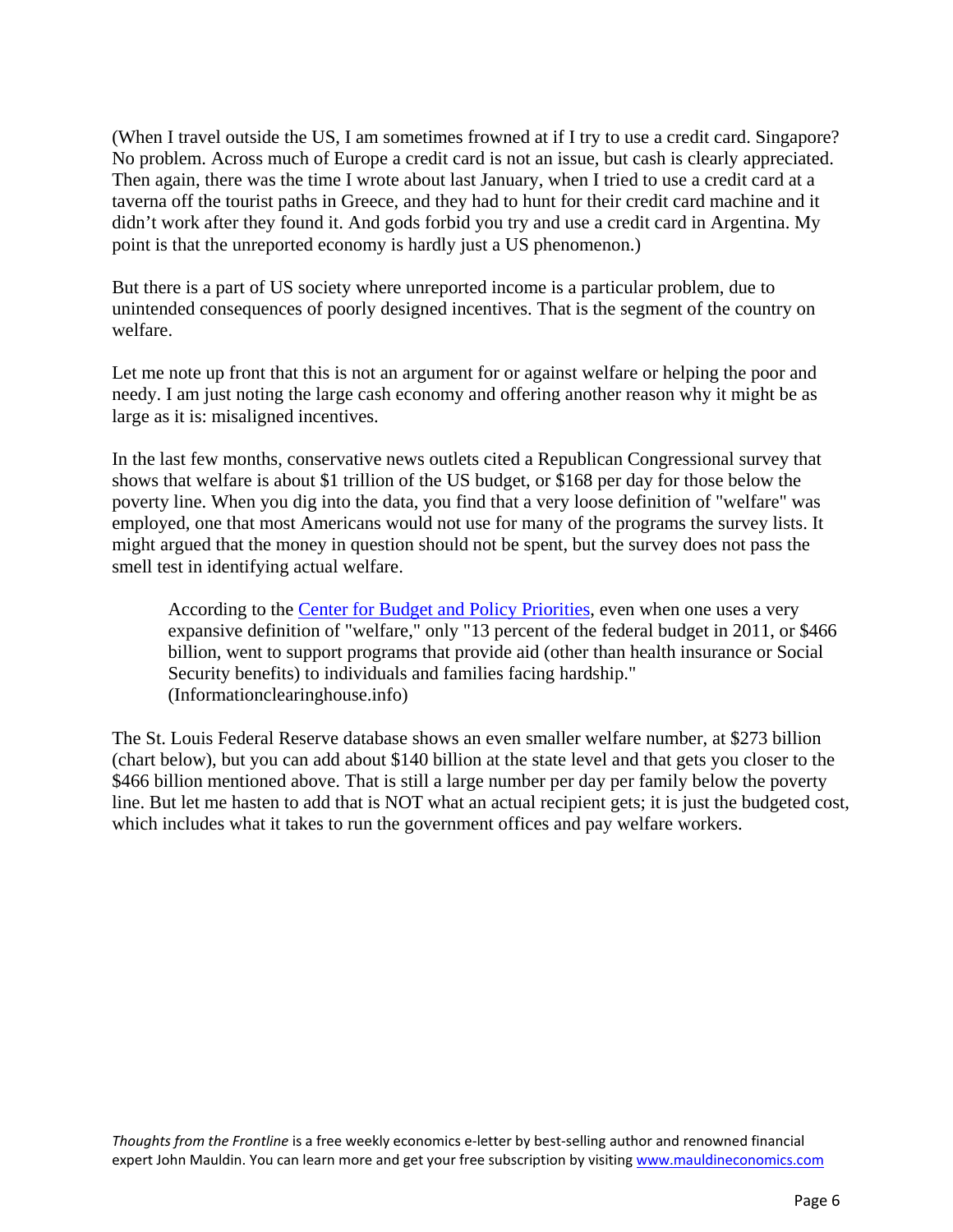

Let's look at a few quick statistics, which taken out of context can be misleading, so don't be misled or assume that I am. The total number of people on welfare is about 4,300,000. The total number of people getting food stamps (the SNAP program) is 46,700,000. We just saw a new high for the number of families on food stamps:



In Texas if, as a single mother of two or three kids, you can figure out how to qualify for every type of assistance available, you can amass get the princely sum of about \$980 a month (plus some healthcare). Other states are more generous. The popular meme is that 40 states pay more than \$8 an hour to those on welfare, with seven paying more than \$12 an hour. But if you work and make more than \$1,000 a month (more or less, depending on the state) you will not likely qualify for welfare. The more you make the less you can get, until at some point you do not qualify at all. The theory is that benefits should decrease as your work income increases. (Source for some data: [http://www.statisticbrain.com/welfare-statistics/\)](http://www.statisticbrain.com/welfare-statistics/)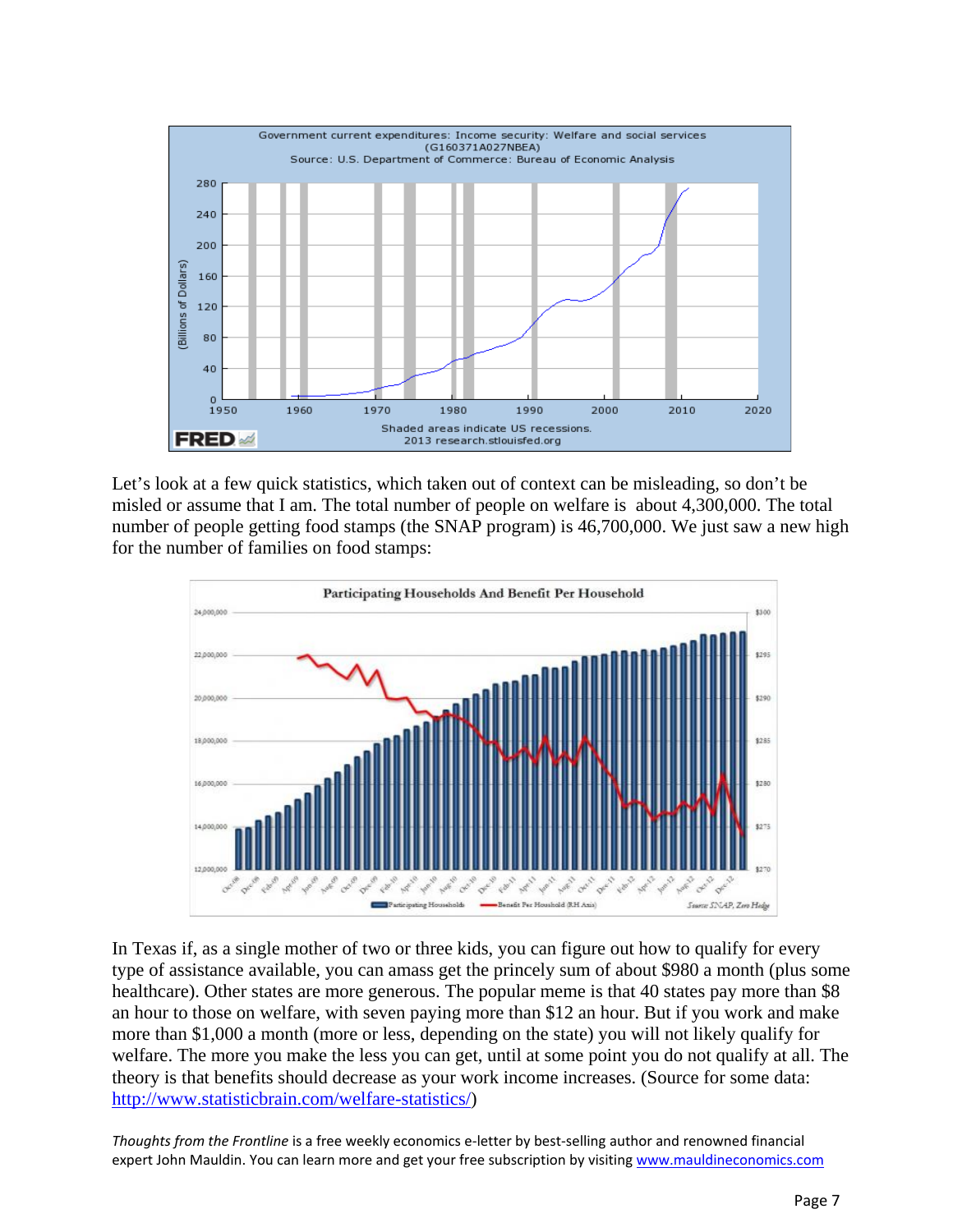Of course, there is the earned income tax credit (EITC), which is phased out once income reaches certain levels. To qualify for that, of course, you need to actually earn income. And WIC, housing subsidies, Medicaid, and other programs exist. (And we will not even get into disability payments. We have recently seen the number of people on disability rise faster than the number of people going back to work. Can a child or other member of a family get disability and another get welfare? Yes, the system can be gamed. Different letter.)

The following chart is from the generally liberal Urban Institute. Note that the maximum amount of total benefits is received by those who have the lowest levels of income, which makes a certain sort of sense. This chart is for a single parent in Colorado, a state that is middle of the road as far as benefits go. Benefits are considerably lower in Mississippi and far higher in Massachusetts and Alaska.



I am not arguing either for or against the level of payments or costs or the rationale for any particular program here. Different issue, different day.

No matter where you live, with few exceptions, being on welfare is not a pleasant lifestyle. Neither is living on \$10 an hour, much less on minimum wage.

The point is that people on welfare have a clear need for more money than they get from whatever government check they receive. For most people, welfare is a temporary assistance program to help them out between jobs. But in the last decade, and especially in the five years since the beginning of the Great Recession, the welfare and disability rolls have simply exploded.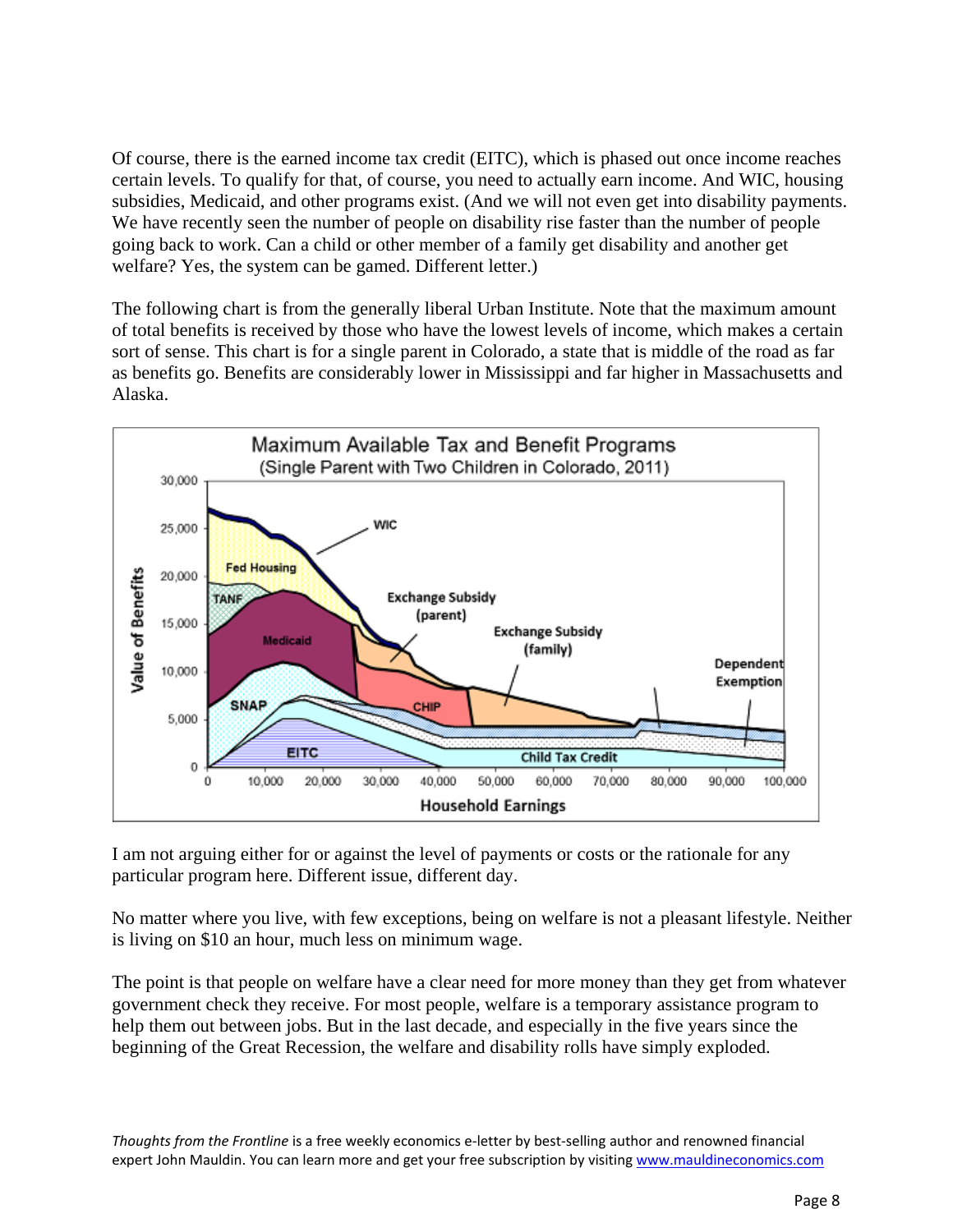The clear incentive, it seems to me, is to work for extra cash in the unreported economy. If as a single working parent you make \$10 an hour in the reported economy, you are going to lose most if not all of your welfare benefits (depending on the state); while if you work in the unreported economy, you keep your benefits.

You can view this situation several ways. For instance, perhaps the EITC should be higher, as in, the more you make the more you keep.

If you have a skill that pays you \$20-30 an hour (closer to the median family income pay level) you are better off keeping the job and staying off welfare. But if you are minimum-wage labor or not far above it, the equation works out better if you work off the books for that extra income.

Is everyone on welfare working in the unreported economy? I would not suggest that for a minute. Obviously, they aren't.

While acknowledging that correlation is not causation, the parallel growth of the underground economy and the welfare rolls seem to me to be not entirely unrelated. The natural incentives are clearly there. What worries me most is that we are creating a generation of people who are getting used to working off the books, whether or not they are on welfare. They are outside the system and will come to see themselves as not being part of it. It becomes something "other" – except when they want medical care, which, with the advent of Obamacare, will now be available them even if they work in the unreported economy.

None of our kids, yours or mine, believe Social Security will be there for them when they retire. No need to be in the system for that.

There is a lot of controversial work in the economics profession, but I think pretty much everyone agrees that people respond to incentives. I wonder what message we are sending?

### **Carlsbad, Tulsa, Nashville, Brussels, and Homeless in Dallas**

Next Monday I leave for Carlsbad and my conference, which starts on Wednesday evening; but there are lots of meetings and other things to attend to beforehand. Monday I will go to the Altegris office, where there is a lot to discuss, and then I'll meet with Jon Sundt and the other partners that night. The next day will see my Mauldin Economics staff show up for a long day of planning, as we try to deal with our rapid expansion.

And then when the meetings are over and the conference starts up, I get to enjoy again one of my favorite times of the year, when I get to see so many friends and have so many awesome conversations. I personally wish I could make it last for a week or more, as there is just not enough time to spend with everyone. But we take what we can get and savor it.

After the conference I'll be home for a bit before I make my way to Tulsa, where my daughter Abigail will get married May 19. (Her twin sister Amanda is doing fine with one-month-old daughter Addison!)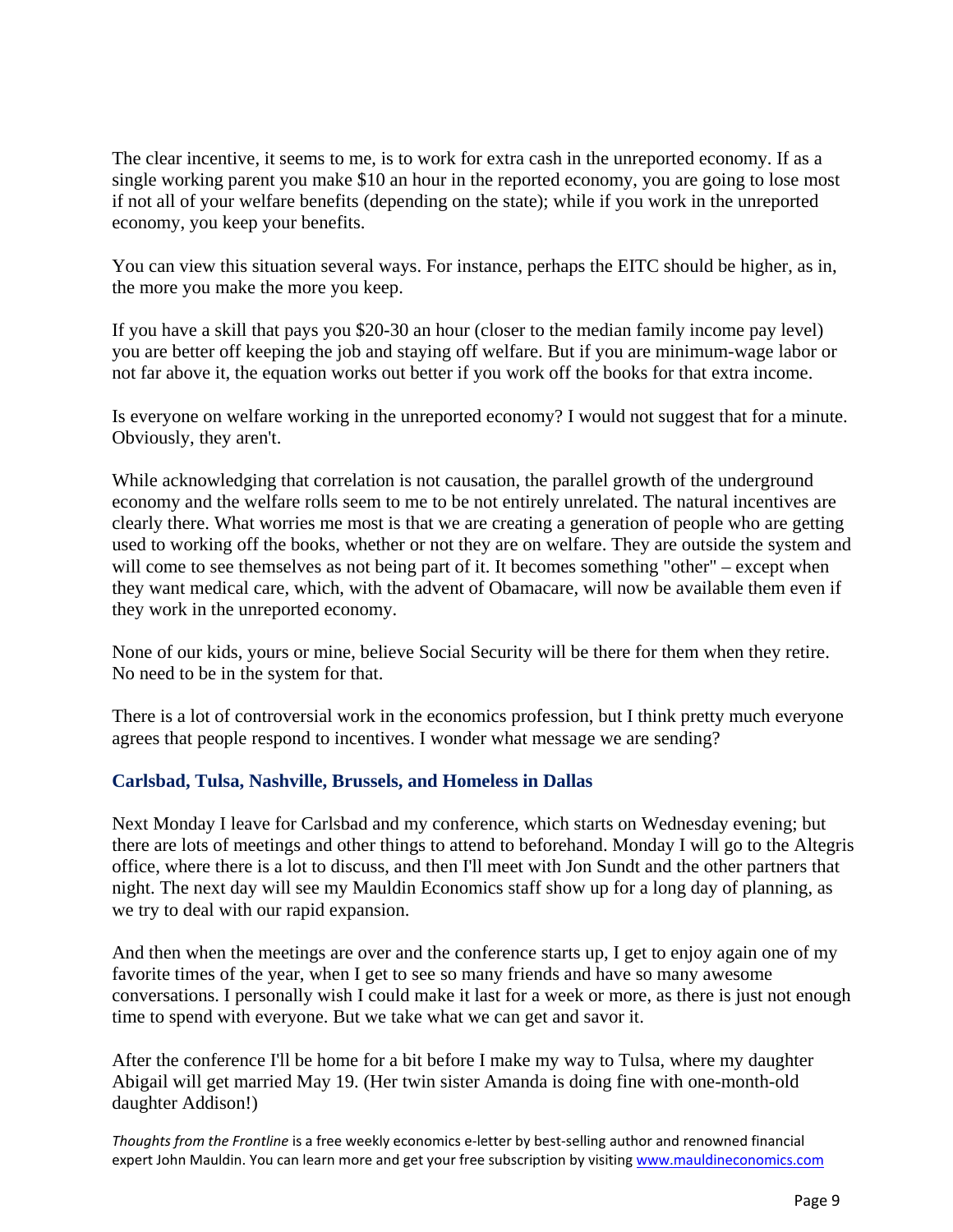Later that week I'll fly to Nashville for a night, to speak at a meeting for Altegris, before returning to Dallas to write my letter and then head for Brussels for a week.

I am working on so many writing projects, plus my speech for next week, that I am quite busy. And there are just so many interesting things I come across that seem to demand my attention, not the least of which is working on the new-apartment design and contracting. But of course, we actually have to close the loans and make the purchase first. It seems like it takes forever, which is exactly what everyone told me to expect.

I am still "Homeless in Dallas," living in an extended-stay hotel. I don't want to rent a temporary apartment until the new place actually closes, so that I can finesse the timing of everything. Therefore, most of my worldly possessions are in storage. It is an interesting experience, as I am finding out that I need far less than I have, and I'm sure I could cut even more. The important things, it seems, are the phone and computer, which are my lifelines to my kids and other family and friends and work. Those two possessions go with me everywhere. And with the new technology in hand, I am finding it easier to enjoy myself wherever I am – and to anticipate the next moment as well. Yes, there are always issues. Kids come with issues galore, and there are always things in the businesses that need tending to. Expenses pile up to more than I like. As do writing deadlines. And now I have to put up with a lack of air traffic controllers and a balky FAA. There is no end of things I could dwell on and stress over, if I wanted to.

There are also a lot of Big Things to worry about in this world of ours, but with an abundance of family and friends, the Small Things seem to work out just fine. You have a great week!

Your living in the moment analyst,

Fif Made

John Mauldin

## **Share Your Thoughts on This Article**

**Post a Comment** 

[Send to a Friend](http://ce.frontlinethoughts.com/CT00017301MTUzNTQ2.html) | [Print Article](http://ce.frontlinethoughts.com/CT00017301MTUzNTQ2.html) | [View as PDF](http://ce.frontlinethoughts.com/CT00017302MTUzNTQ2.html) | [Permissions/Reprints](http://www.frontlinethoughts.com/contact) | [Previous Article](http://ce.frontlinethoughts.com/CT00017305MTUzNTQ2.html)

*Thoughts From the Frontline* is a free weekly economic e-letter by best-selling author and renowned financial expert, John Mauldin. You can learn more and get your free subscription by visitin[g http://www.mauldineconomics.com.](http://www.mauldineconomics.com/)

Please write t[o subscribers@mauldineconomics.com](mailto:subscribers@mauldineconomics.com) to inform us of any reproductions, including when and where copy will be reproduced. You must keep the letter intact, from introduction to disclaimers. If you would like to quote brief portions only, please reference [http://www.mauldineconomics.com.](http://www.mauldineconomics.com/)

*Thoughts from the Frontline* is a free weekly economics e-letter by best-selling author and renowned financial expert John Mauldin. You can learn more and get your free subscription by visiting [www.mauldineconomics.com](http://www.mauldineconomics.com/subscribe/)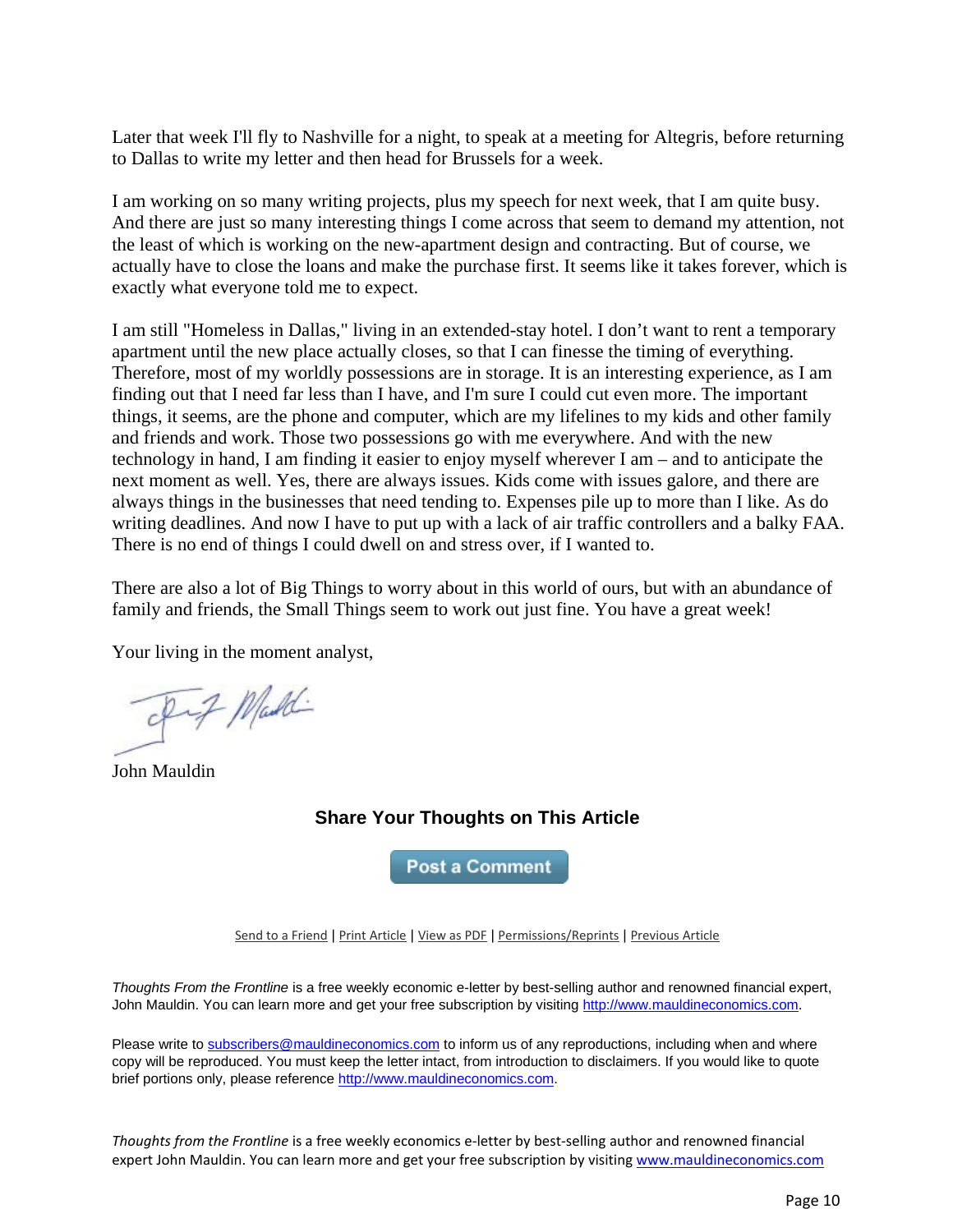To subscribe to John Mauldin's e-letter, please click here:<http://www.mauldineconomics.com/subscribe/>

To change your email address, please click here: <http://www.mauldineconomics.com/change-address>

If you would ALSO like changes applied to the Mauldin Circle e-letter, please include your old and new email address along with a note requesting the change for both e-letters and send your request to [compliance@2000wave.com.](mailto:compliance@2000wave.com)

To unsubscribe, please refer to the bottom of the email.

*Thoughts From the Frontline* and JohnMauldin.com is not an offering for any investment. It represents only the opinions of John Mauldin and those that he interviews. Any views expressed are provided for information purposes only and should not be construed in any way as an offer, an endorsement, or inducement to invest and is not in any way a testimony of, or associated with, Mauldin's other firms. John Mauldin is the Chairman of Mauldin Economics, LLC. He also is the President of Millennium Wave Advisors, LLC (MWA) which is an investment advisory firm registered with multiple states, President and registered representative of Millennium Wave Securities, LLC, (MWS) member FINRA, SIPC. MWS is also a Commodity Pool Operator (CPO) and a Commodity Trading Advisor (CTA) registered with the CFTC, as well as an Introducing Broker (IB) and NFA Member. Millennium Wave Investments is a dba of MWA LLC and MWS LLC. This message may contain information that is confidential or privileged and is intended only for the individual or entity named above and does not constitute an offer for or advice about any alternative investment product. Such advice can only be made when accompanied by a prospectus or similar offering document. Past performance is not indicative of future performance. Please make sure to review important disclosures at the end of each article. Mauldin companies may have a marketing relationship with products and services mentioned in this letter for a fee.

Note: Joining the Mauldin Circle is not an offering for any investment. It represents only the opinions of John Mauldin and Millennium Wave Investments. It is intended solely for investors who have registered with Millennium Wave Investments and its partners a[t www.MauldinCircle.com](http://www.mauldincircle.com/) or directly related websites. The Mauldin Circle may send out material that is provided on a confidential basis, and subscribers to the Mauldin Circle are not to send this letter to anyone other than their professional investment counselors. Investors should discuss any investment with their personal investment counsel. John Mauldin is the President of Millennium Wave Advisors, LLC (MWA), which is an investment advisory firm registered with multiple states. John Mauldin is a registered representative of Millennium Wave Securities, LLC, (MWS), an FINRA registered broker-dealer. MWS is also a Commodity Pool Operator (CPO) and a Commodity Trading Advisor (CTA) registered with the CFTC, as well as an Introducing Broker (IB). Millennium Wave Investments is a dba of MWA LLC and MWS LLC. Millennium Wave Investments cooperates in the consulting on and marketing of private and non-private investment offerings with other independent firms such as Altegris Investments; Capital Management Group; Absolute Return Partners, LLP; Fynn Capital; Nicola Wealth Management; and Plexus Asset Management. Investment offerings recommended by Mauldin may pay a portion of their fees to these independent firms, who will share 1/3 of those fees with MWS and thus with Mauldin. Any views expressed herein are provided for information purposes only and should not be construed in any way as an offer, an endorsement, or inducement to invest with any CTA, fund, or program mentioned here or elsewhere. Before seeking any advisor's services or making an investment in a fund, investors must read and examine thoroughly the respective disclosure document or offering memorandum. Since these firms and Mauldin receive fees from the funds they recommend/market, they only recommend/market products with which they have been able to negotiate fee arrangements.

PAST RESULTS ARE NOT INDICATIVE OF FUTURE RESULTS. THERE IS RISK OF LOSS AS WELL AS THE OPPORTUNITY FOR GAIN WHEN INVESTING IN MANAGED FUNDS. WHEN CONSIDERING ALTERNATIVE INVESTMENTS, INCLUDING HEDGE FUNDS, YOU SHOULD CONSIDER VARIOUS RISKS INCLUDING THE FACT THAT SOME PRODUCTS: OFTEN ENGAGE IN LEVERAGING AND OTHER SPECULATIVE INVESTMENT PRACTICES THAT MAY INCREASE THE RISK OF INVESTMENT LOSS, CAN BE ILLIQUID, ARE NOT REQUIRED TO PROVIDE PERIODIC PRICING OR VALUATION INFORMATION TO INVESTORS, MAY INVOLVE COMPLEX TAX STRUCTURES AND DELAYS IN DISTRIBUTING IMPORTANT TAX INFORMATION, ARE NOT SUBJECT TO THE SAME REGULATORY REQUIREMENTS AS MUTUAL FUNDS, OFTEN CHARGE HIGH FEES, AND IN MANY CASES THE UNDERLYING INVESTMENTS ARE NOT TRANSPARENT AND ARE KNOWN ONLY TO THE INVESTMENT MANAGER. Alternative investment performance can be volatile. An investor could lose all or a

*Thoughts from the Frontline* is a free weekly economics e-letter by best-selling author and renowned financial expert John Mauldin. You can learn more and get your free subscription by visiting [www.mauldineconomics.com](http://www.mauldineconomics.com/subscribe/)